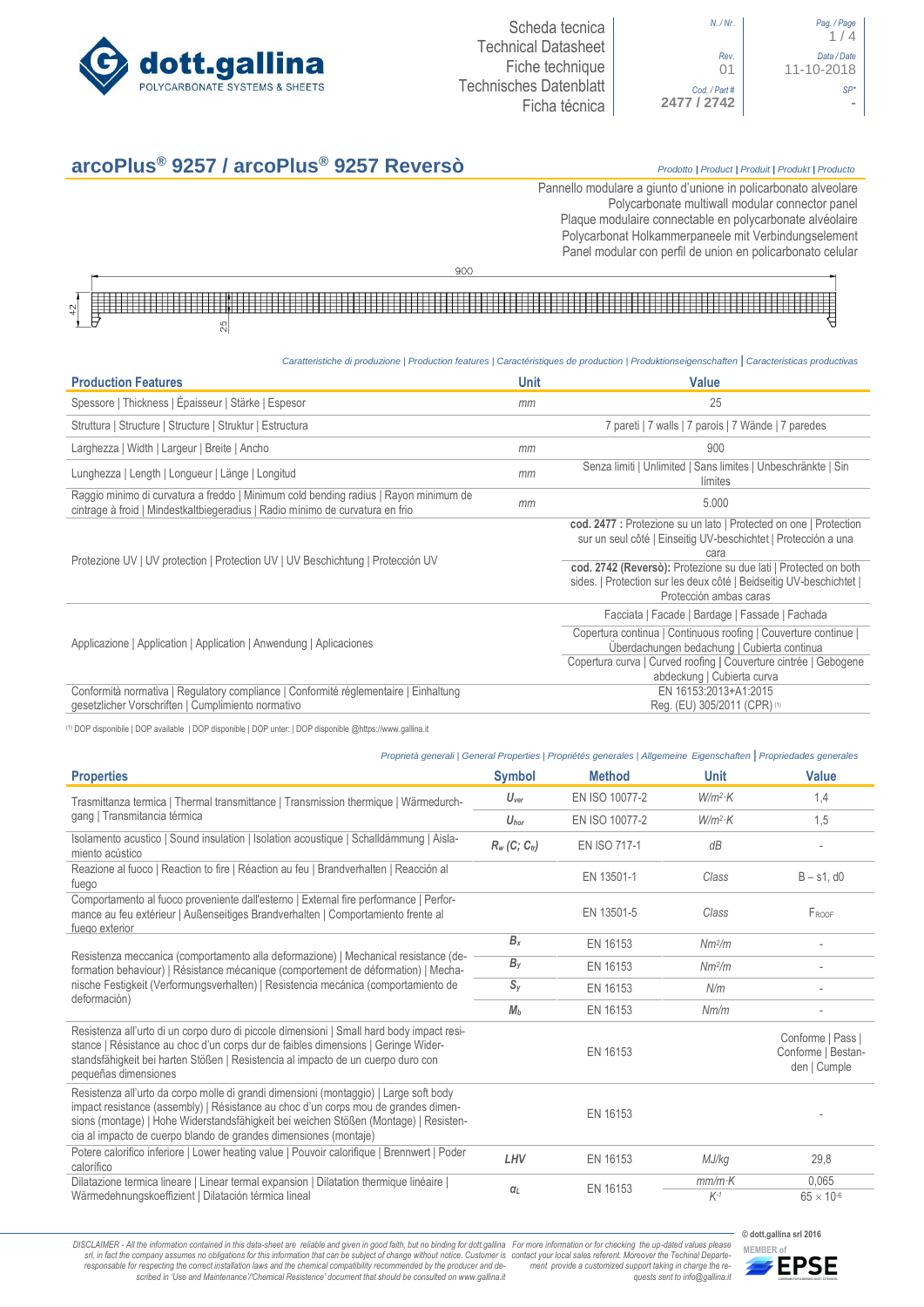

# *Proprietà generali | General Properties | Propriétés generales | Allgemeine Eigenschaften* **|** *Propriedades generales*

| <b>Properties</b>                                                                                                                                           | <b>Symbol</b>              | <b>Method</b>      | Unit                    | <b>Value</b>                        |
|-------------------------------------------------------------------------------------------------------------------------------------------------------------|----------------------------|--------------------|-------------------------|-------------------------------------|
| Permeabilità al vapore acqueo   Water vapour permeability   Permeabilité à la vapeur<br>d'eau   Wasserdampfdurchlässigkeit   Permeabilidad al vapor de agua |                            | EN 16153           | $ma/m \cdot h \cdot Pa$ | $3.8 \times 10^{-5}$                |
| Temperatura di rammollimento Vicat   Vicat softening point   Point de ramollissement<br>Vicat   Vicat-Erweichungstemperatur   Punto de reblandamiento Vicat |                            | ISO 306 (B 50)     | °C                      | $146 - 151$                         |
| Temperatura di impiego   Operating temperature   Température d'exploitation   Gebrau-<br>chstemperatur   Temperatura de uso                                 |                            |                    | °C                      | $-40/+120$                          |
|                                                                                                                                                             | $\Delta \tau_v/\Delta Y I$ | FN 16153           | Class                   | $\Delta A^{(3)}$ : $\Delta D^{(4)}$ |
| Durabilità   Durability   Durabilité   Haltbarkeit   Durabilidad (2)                                                                                        | ΔΕ                         | EN 14963 / EN 1873 | Class                   | Cu 1                                |
|                                                                                                                                                             | Δσ                         | EN 14963 / EN 1873 | Class                   | Ku 1                                |

(2) Garanzia 10 anni | 10 years warranty | Garantie 10 ans | 10 Jahre Garantie | Garantía 10 años

(3) Cristallo | Clear | Cristal | Farblos | Cristal (4) Altri colori | Other colours | Autres couleurs | Andere Farben | Otros colores

*Trattamenti speciali | Special treatments | Traitements speciaux | Spezielle Behandlungen | Tratamientos especiales*

| CALEIDO                           |
|-----------------------------------|
| UV-TECH (5)                       |
| UV-MATT                           |
| AR                                |
| AR ABSOLUTE                       |
| <b>REFLECTO</b>                   |
| ΙR                                |
| <b>BICOLOR</b>                    |
| AG (Anti-scratch / Anti-graffiti) |

(5) Garanzia 15 anni | 15 years warranty | Garantie 15 ans | 15 Jahre Garantie | Garantía 15 años

|                                                 | Proprietà ottiche   Optical properties   Propriétés optiques   Optische Eigenschaften   Propiedades ópticas |                   |          |        |
|-------------------------------------------------|-------------------------------------------------------------------------------------------------------------|-------------------|----------|--------|
| <b>Colour</b>                                   |                                                                                                             |                   |          |        |
|                                                 | r%'                                                                                                         |                   | l%i      |        |
|                                                 | EN 14500 / EN 410                                                                                           | EN 14500 / EN 410 | EN 16153 | EN 410 |
| Cristallo   Clear   Cristal   Farblos   Cristal | 54                                                                                                          | 54                | 60       | 0.69   |
| Opale   Opal   Opale   Opal   Opal              |                                                                                                             | 45                |          | 0.61   |

*τ<sup>v</sup>* = Trasmissione luminosa | Light Transmission | Transmission lumineuse | Lichtdurchlässigkeit | Transmisión luminosa

r∝ = Trasmissione solare diretta | Direct solar energy transmittance |Transmission solaire directe | Direktsolartransmission |Transmisión solar directa<br>g = Trasmissione solare totale (Fattore solare) | Total solar energy

# *Resistenza al carico | Load resistance | Résistence à la charge | Belastungswerte | Resistencia a la carga (7)*

(<sup>7)</sup> I valori di resistenza al carico variano in funzione dei profili di giunzione utilizzati | The load resistance values depend on the joining profiles used | Les valeurs de résistance à la charge varient en fonction d



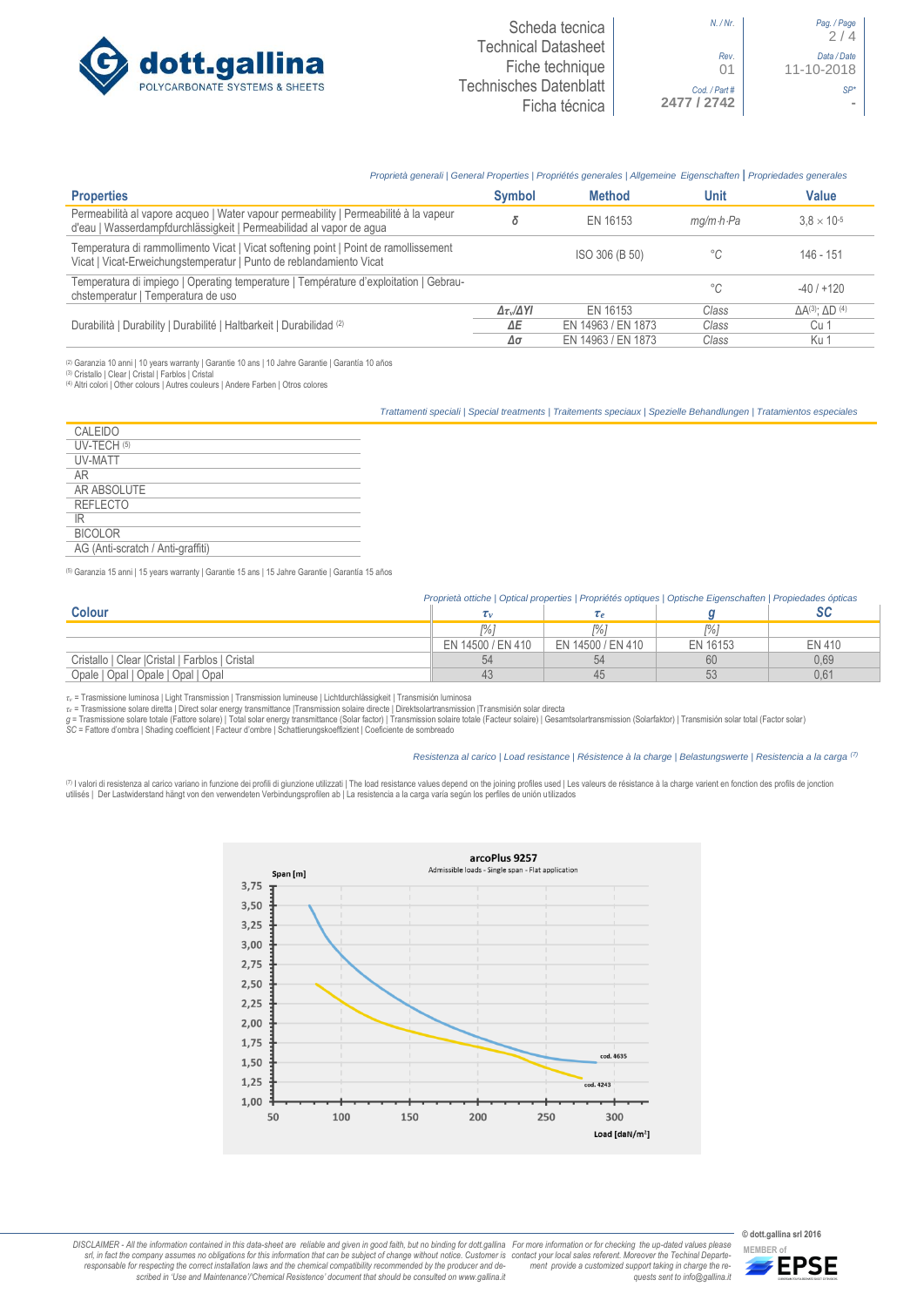



*N. / Nr*. *Pag. / Page* 3 / 4 *Rev*. *Data / Date* 01 11-10-2018 *Cod. / Part # SP\**









DISCLAIMER - All the information contained in this data-sheet are reliable and given in good faith, but no binding for dott.gallina<br>srl, in fact the company assumes no obligations for this information that can be subject o

**© dott.gallina srl 2016**